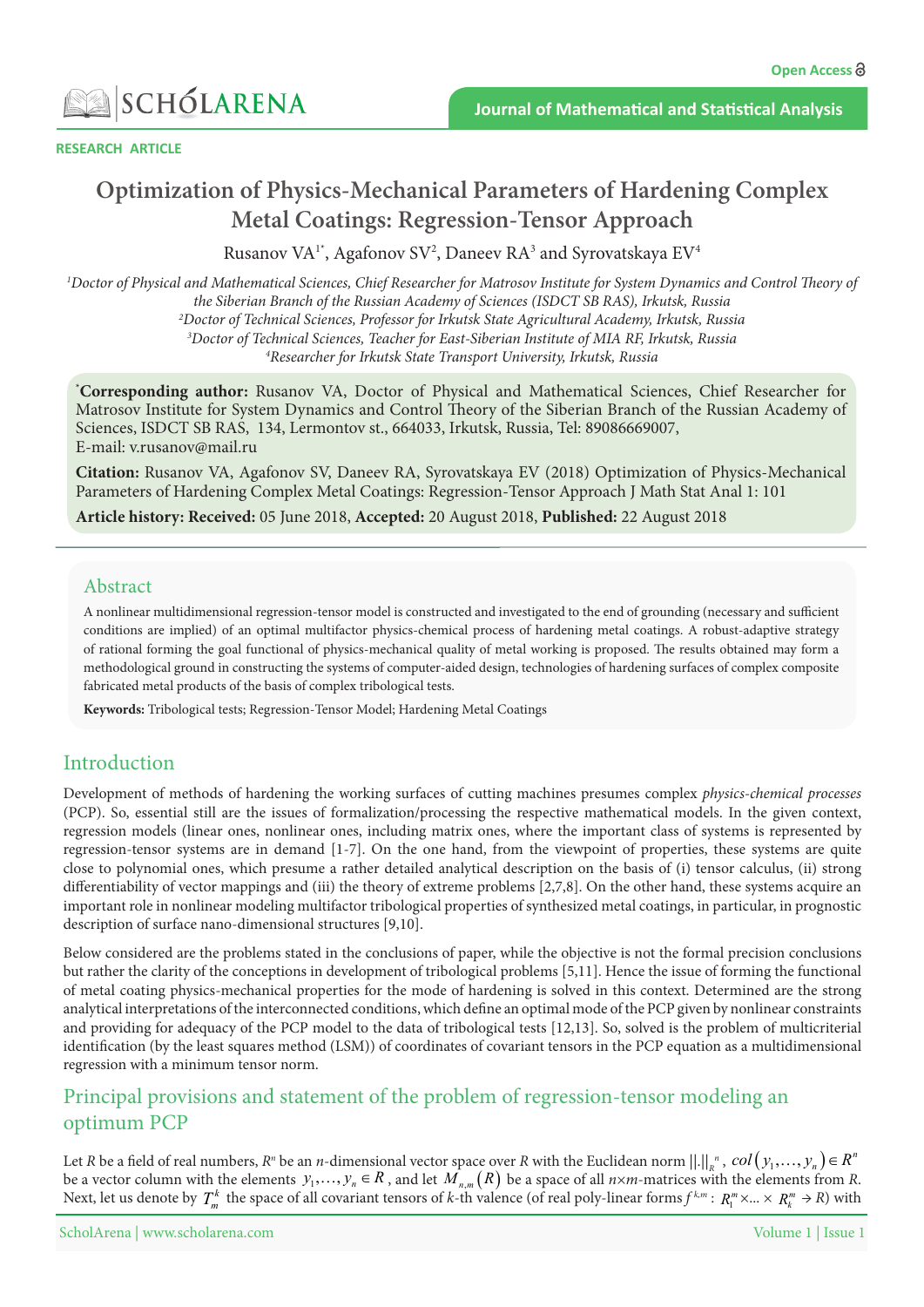the tensor norm  $|| f^{k,m} ||_T = \left( \sum t_{i...j}^2 \right)^{1/2}$ , where  $t_{i...j}$  are coefficients (coordinates of tensor  $f^{k,m}$ , whose values are given with respect to the standard (natural) orthonormalized basis in the Euclidean space

Let  $v \in R^m$  be a vector of varied physics-chemical predictors of regression of PCP with a fixed beginning in  $\omega \in R_m$  (support mode of hardening),  $w(\omega + v) \in R^n$  is a vector of qualitative indicators of PCP [2]. As far as the given problem statement is concerned, consider a multidimensional nonlinear "input-output" system described by the following vector-tensor k-valent equation of multifactor regression

$$
w(\omega + v) = col\left(\sum_{j=0,\dots,k} f_1^{j,m}(v,\dots,v), \dots, \sum_{j=0,\dots,k} f_n^{j,m}(v,\dots,v)\right) + \varepsilon(\omega,v), \quad (1)
$$

where  $f_1^{j,m} \in T_m^j$ , vector function  $\varepsilon(\omega,.)$ :  $R^m \to R^n$  belongs to the class

$$
\| \mathcal{E}(w, v) \|_{R^n} = o((v_1^2 + ... + v_m^2)^{k/2})
$$
 (1')

Where  $v = col(v_1, ..., v_m)$ ,  $f_i^{0,m}$  ( $1 \le i \le n$ ) are invariant tensors of zero valence (tribological quality indicators of the scrutinized physics-chemical process in the supportmode  $\omega \in R^m$  of its physics-chemical predictors) [7,11].

**Remark 1:** The description of PCP in terms of the regression system (1) is adequate on account of Proposition 2 related to continuous dependence of the solution of the PCP differential equation on the initial-boundary conditions and on the parameters [5,8,15].

The problem of an a posteriori regression-tensor modeling of an optimum PCP has been stated and investigated in detail in for a bivalent model (1). Furthermore, in the analytical solutions of three positions of the problem have been obtained [5]:

and  $\nu \in R^m$  and  $\nu \in R^m$ , *i.e.* an open neighborhood of vector  $\omega$  defined are the analytical conditions, under which the vector function  $w(.) : V \to R^n$  of PCP quality indicators satisfies system (1);

2) constructed is an algorithm of identification of coordinates of symmetric tensors  $f_i^{j,m}$ ,  $1 \le i \le n$ ,  $0 \le i \le k = 2$  in the mathematical model of PCP (1) on the basis of bicriterial LSM-problem (2) (parametric LSM-identification of a multidimensional regression-<br>tensor system (1) with the minimal tensor norm) [16]:

$$
\min\left(\sum_{l=1,\dots,q} (||w_{(l)}-col(\sum_{j=0,\dots,k}f_1^{j,m}\left(v_{(l)},\dots,v_{(l)}\right),\dots,\sum_{j=0,\dots,k}f_n^{jm}\left(v_{(l)},\dots,v_{(l)}\right))||_{R^n})^2\right)^{1/2},\newline\min\left(\sum_{i=1,\dots,n} \sum_{j=0,\dots,k} ||f_1^{jm}||_T^2\right)^{1/2};
$$
\n(2)

where  $w_{(l)} \in R^n$ ,  $v_{(l)} \in R^m$ ,  $1 \le l \le q$  are vectors of experimental factor predictors of PCP ( $W_{(l)}$  is a "reaction" to the "variation"  $V_{(l)}$  with respect to the "mode"  $\omega \in R^m$ , furthermore,  $\|\nu_{(l)}\|_{R^m} < 1$ , what is determined by condition (1)), q is the number of tribological experiments with PCP; under such a present problem statement an approach proposed in may be applied [17,18].

3) under the given predicting vector  $ω ∈ R<sup>m</sup>$  and  $ε(ω, ν) ≡ 0$  for the case of bivalent regression-tensor model (1) we have obtained an analytical solution corresponding to "v-optimization" of the quadratic function of varied predicting factors for the scrutinized PCP with respect to its support mode  $\omega$  (a "support vector" of predicting factors):

$$
\max\{F(v): v \in R^m\},\tag{3}
$$
  

$$
F(v) := r_1 w_1(\omega + v) + ... + r_n w_n(\omega + v),
$$

where vector function  $v \to col(w_1(\omega + v), ..., w_n(\omega + v)) = w(\omega + v) \in R^n$  has the coordinate representation corresponding to the identifies model (1)-(2);  $r_i > 0$  are the weighting coefficients, which reflect a relative priority of some of tribological characteristics  $w_i$ ,  $1 \le i \le n$  of PCP physics-mechanical properties.

Problem statement (on the basis of the conclusion from) [5]. It is required to determine the necessary conditions in the solution of problem (3) when  $k = 3$  (finding the stationary points in (3) for the 3-valent model (1)), and complement this determination with finding *sufficient* conditions of "v-optimization", i.e. provision for the "elliptic character" of functional *F* critical points at the expense of dependence of spectral characteristics of its Hessian on variations of vector  $r := col(r_1, ..., r_n)$  with respect to some "initial" positions  $r_0 \in R^n$ .

#### Constructing an optimal PCP

Consider the case of equations of multidimensional regression with the tensor structure of valence  $k = 3$ ; solving problem (2) when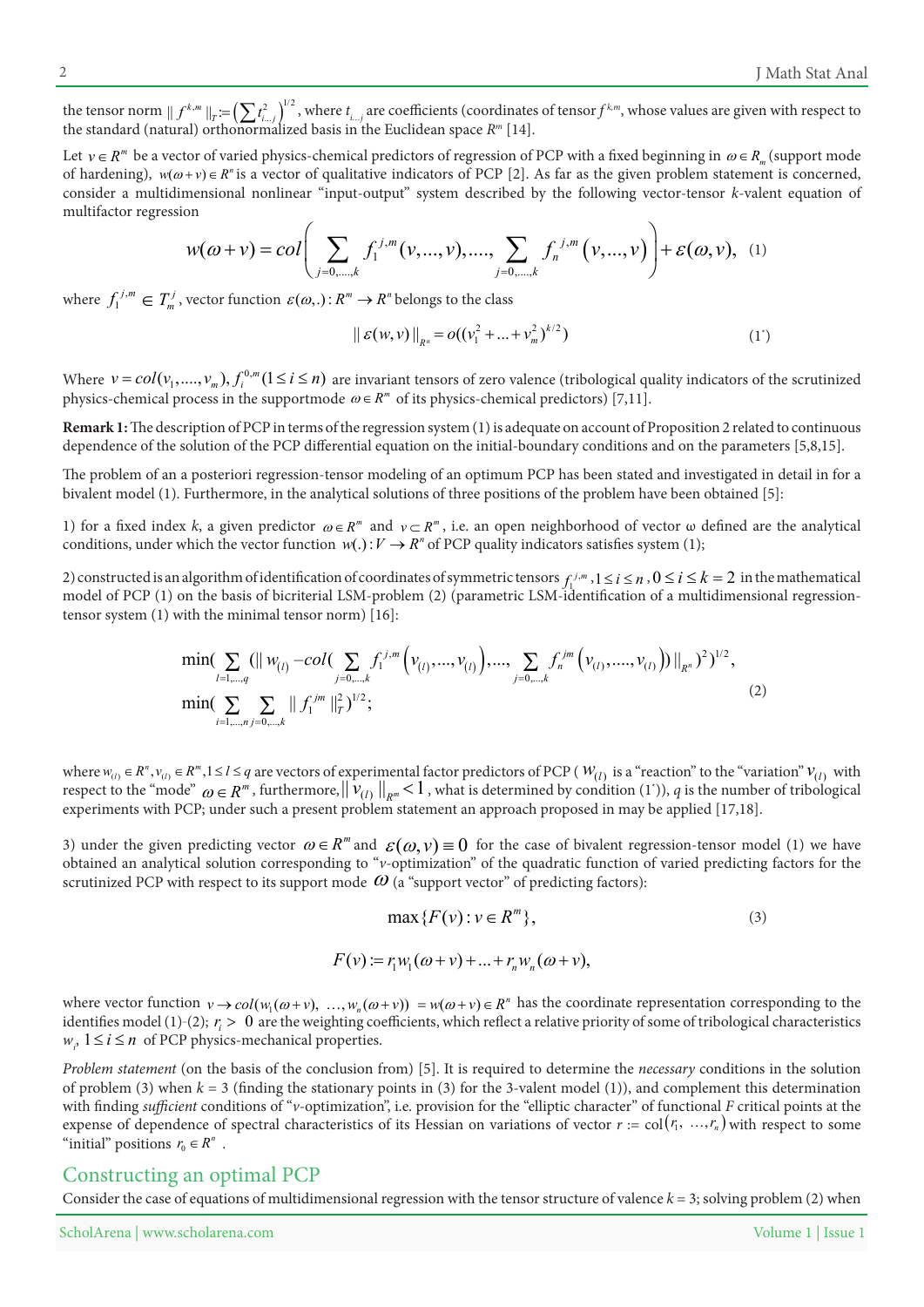$k = 3$  represents a trivial modification of the proof of Proposition 3 [5]. Under such a problem statement, the system of equations  $f(1)$  may be represented in the vector-matrix-tensor form

$$
w(\omega + v) = c + Av + col(v^{1}B_{1}v + f_{1}^{3,m}(v, ..., v), ..., ..., v^{1}B_{n}v + f_{n}^{3,m}(v, ..., v)) + \varepsilon(\omega, v),
$$
  
\n
$$
c \in R^{n}, A \in M_{n,m}(R), B_{i} \in M_{m,m}(R), i = 1, ..., n
$$
\n(4)

(in this case, we assume that each  $B_i$  is an upper triangular matrix), from now on, the upper prime index  $\cdot$  denotes the operation of transposition of either a vector or a matrix; the vector function  $\varepsilon(\omega,\cdot)$ :  $R^m \to R^n$  satisfies (due to condition (1<sup>\*</sup>) and Proposition 2 the following analytical estimate  $[5]$ .

$$
\| \mathcal{E}(w,v) \|_{R^n} = o((v_1^2 + \ldots + v_m^2)^{3/2}).
$$

When  $k = 3$ , functional F is twice continuously differentiable, what guarantees the equality of mixed derivatives  $\partial$  $\partial^2 F(v_1,...,v_m) / \partial v_g \partial v_p = \partial^2 F(v_1,...,v_m) / \partial v_p \partial v_g$ ,  $g, p = 1,...,m$ , therefore, the principal result of solving problem (3) (due to Theorem 3 and Theorem 7.2.5. for the 3-valent model (4) presumes the following proposition [8,14].

**Proposition 1:** Let  $B_i^* \coloneqq (B_i + B_i) \in M_{m,m}(R)$ ,  $1 \le i \le n$ , where each  $B_i$  is a matrix of system (4) and, furthermore, consider the *following* vector function

$$
\Phi(v) = (r_1 + B_1^* \dots + r_n B_n^*)^{-1} (A^1 + [\nabla_v f_1^{3,m}(v, \dots, v), \dots, \nabla_v f_n^{3,m}(v, \dots, v)]) r.
$$

*Hence the stationary points*  $v^* \in R_m$  *of problem (3) is solutions of equation* 

$$
v^* + \Phi(v^*) = 0,\t\t(5)
$$

in this case, the sufficient condition of the statement that point  $v^*$  of the space of predicting factors provides for "maximum quality of *PCP*" of the form

$$
max{F(v): v \in R^m}, F(v) = r'w(\omega + v)
$$

*represents the following requirement:*  $v^*$  as a critical point of functional  $F(v)$  must be of special elliptic type. This is precisely the same  $as$  the statement that

$$
\det [b_{ij}]_p < 0, p=1,...,m,
$$
\n(6)

 $W$  *here*  $\left[b_{ij}\right]_p \in M_{PP}(R), p = 1, \ldots, m$ , are main submatrices of Hessian G(r) at point  $v^* \in R_m$ 

$$
G(r) = (r_1(B_1^* + [\partial^2 f_1^{3,m}(v, \ldots, v)/\partial v_g \partial v_p | v^*]) + \ldots + r_n(B_n^* + [\partial^2 f_n^{3,m}(v, \ldots, v)/\partial v_g \partial v_p | v^*]) \in M_{m,m}(R),
$$

or similarly to state that the characteristic numbers  $\lambda_{_{P}}$  of matrix  $G(r)$  satisfy the condition

$$
\lambda_p < 0, p = 1, \dots, m. \tag{7}
$$

**Corollary 1.** When  $k = 2$ , Hessian  $G(r)$  of functional F is

$$
G(r) = r_1 B_1^* + \ldots + r_n B_n^*,
$$

*furthermore, when rank*  $G(r) = m$ , the solution of equation (5) is unique and has the form

$$
v^* = -G^{-1}(r)Ar.
$$

Obviously, (5) represents an intersection of m quadrics so, if conditions (6) (or, similarly, (7)) are not satisfied, then the critical point (/points) (5) is hyperbolic (saddle) one. Therefore, existence of a saddle point guaranteed by the replacement of  $\lt$  in (6) or (7) with > at least in one (not in all) inequalities (see e.g. (16) [5]). Replacement of inequality < with the reflexive  $\leq$  induces in  $v^*$  the structure of stationary parabolic point of functional  $F(\cdot)$ ; in this case, rank  $G(r) < m$  , consequently, some additional analysis of (5) is needed. In such a situation, some parametric correction of functional  $(3)$  is required in order ensure the elliptic character of  $(6)$ .

It is clear that coordinate adjustment of vector r is one of the factors, which influence the geometry of  $F()$  at the critical point  $v^*$ . This determines the statement of the problem of "adaptive correction"  $r \rightarrow r'w(\omega + v)$  for (3). Analysis of adaptive correction is conducted below.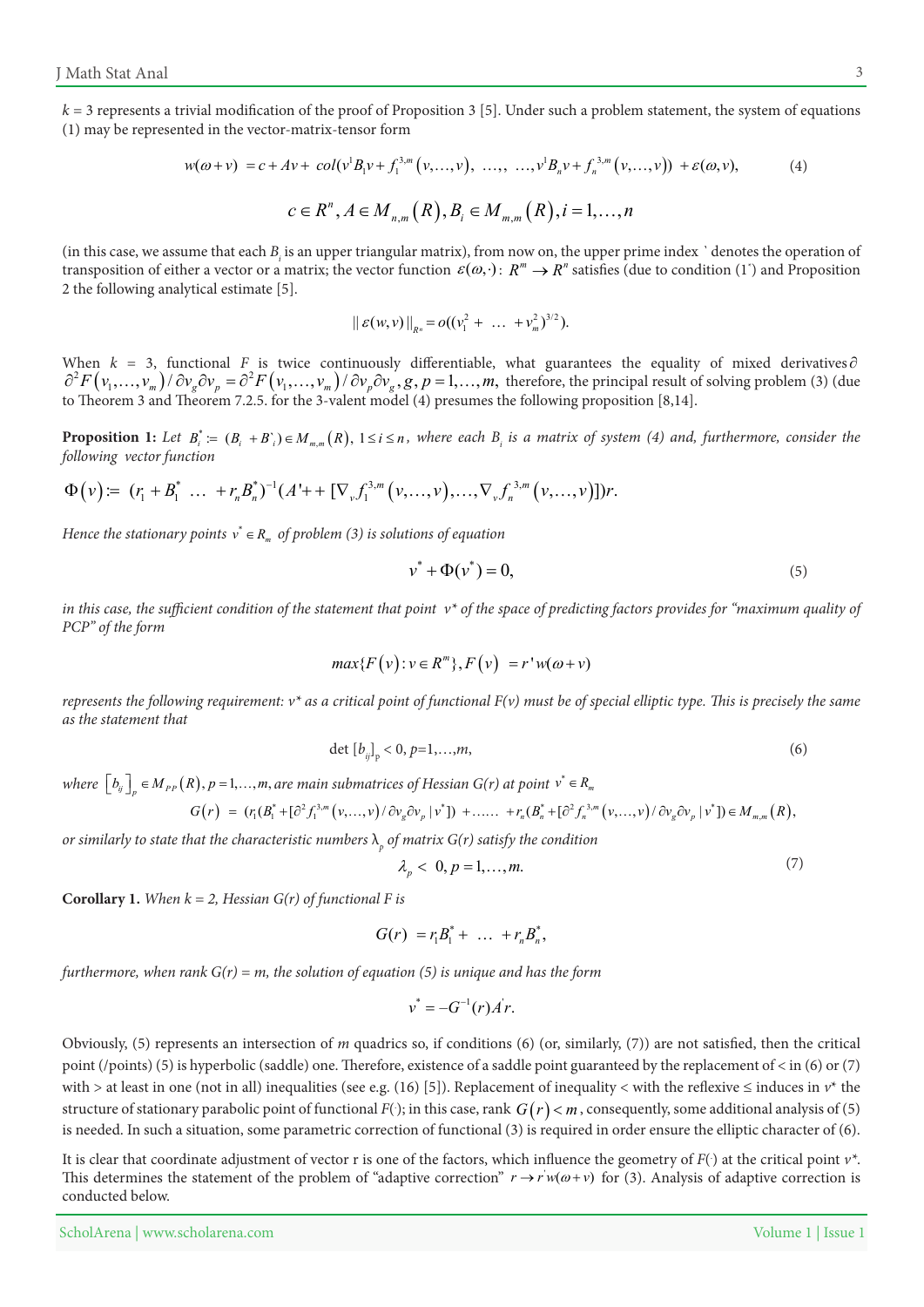## Adaptation of the PCP quality functional on the affine family of its Hessians

In this section we consider the following problem. It is necessary to use the regression-tensor model (4) as the basis and construct a numerical procedure of choosing the vector of weighting coefficients  $r \in R^n$ , which would provide for an elliptic character of the fixed stationary point  $v^*$  (a solution of equation (5)) of the goal functional  $F(v) = r'w(\omega + v)$ , while proceeding from the assumption that algebraic (spectral) conditions (7) are satisfied.

**Remark 2:** Despite the fact of algebraic equivalence (6)  $\sim$  (7), an attempt of usage of expansion of determinants (6) in constructing an adaptive correction  $r \to r'w(\omega + v)$  is almost inevitably condemned to failure because there is a large number of terms present in such an expansion.

Necessary and sufficient conditions of solving problem (3) may be obtained only in exceptional cases. As a rule, for such problem statements, the general problem turms out to be *NP*-hard. Below, we intend to discuss an approach to solving this problem for the functional F(.). Such an approach is grounded on the provisions of the theory describing localizations and perturbations of eigenvalues of the matrix from [14]. Transformation of conditions (7) to the so called problem of quadratic stability represents another efficient technique. The problem of quadratic stability is usually reduced to constructing the Lyapunov function in the affine family of matrices under the assumption that this family, in turn, is functionally (due to the second formula in  $(3)$ ) dependent on coordinates of vector  $r \in R^n$  [19].

Let there be given an initial vector  $r_0 \in R^n$  of weighting coefficients from (3). For example, the process of goal-oriented choosing of  $r_0$  may be realized on account of equality of its coordinates  $r_0, 1 \le i \le n$  to the values of some (given) functions  $\Psi_i : R \to R$  of functional

$$
J_i(v) := w_i(\omega + v), i = 1, \ldots, n
$$

in the "auxiliary problems" related to forecasting PCP quality with respect to some indicators  $w_p$ ,  $1 \le i \le n$ . Due to Corollary 2, for a bivalent model of regression  $(1)$  this situation is formalized in the following proposition [5].

**Proposition 2:** When  $k = 2$ , the initial weighting coefficient vector  $r_0 = col(r_0, ..., r_{0n})$  with the coordinates

$$
r_{0i} = \Psi_i(z_i), z_i = \max\{J_i(v): v \in R^m\}, 1 \le i \le n,
$$

*has the following analytical representation* 

$$
r_0 = col(\Psi_1(c_1 - e_1)AB_1^{*-1}A'e_1/2), \ldots, \Psi_n(c_n - e_n)AB_n^{*-1}A'e_n/2).
$$

**Remark 3:** The statement "*when*  $k = 2$ " is not the key one because the given construction of vector  $r<sub>o</sub>$  may be used also in the case of the 3-valent (with respect to the predictors) form of regression-tensor model (4); obviously, in this case,  $r_o$  may be "corrected", on account of the condition of normalization  $|| r_0 ||_{R^n} = 1$ .

Next, denote by  $v^0 \in R^m$  a critical point of functional  $F(.)$  (a fixed solution of equation (5)) in the position, when  $r = r_0$ ; by  $G_0 \in M_{m,m}(R)$  denote the Hessian of functional  $F(.)$  computed at point  $v^o$ ; now let

$$
G_i := B_i^* \left[ \partial^2 f_i^{3,m} \left( v, \ldots, v \right) / \partial v_g \partial v_p \big|_{v^0} \right], \ 1 \le i \le n.
$$

*Hence, in case of varying of vector r according to the condition*  $r_i = r_{0i} + \Delta r_i > 0$ *,*  $1 \le i \le n$ *, the parametric family of Hessians*  $G(r)$ from Proposition 1 is defined by the following affine matrix manifold of the form

$$
G(r) = (G_0 + \sum_{i=1,\dots,n} \Delta r_i G_i) \in M_{m,m}(R); \tag{8}
$$

For any  $r_0 + \Delta r \in R^n$  Hessians (8) are symmetric matrices [14].

In case of an arbitrary matrix, the only description its eigenvalues presumes that these are solutions of its characteristic equation. Obtaining eigenvalues for the Hessian  $G(r)$  may also be (due to the Courant–Fischer–Theorem, characterized as solving an optimization problem [14]. The sphere of possible interpretations of the Courant-Fischer Theorem includes the speculations of Weyl's Theorem on the relations between the eigenvalues of Hessian  $G_{_0}$  and any Hessian from the manifold

$$
G_0+\sum_{1\leq i\leq n}\Delta r_iG_i.
$$

This allows one to understand the following "variation" sense of the robust-adaptive constructions needed for correction of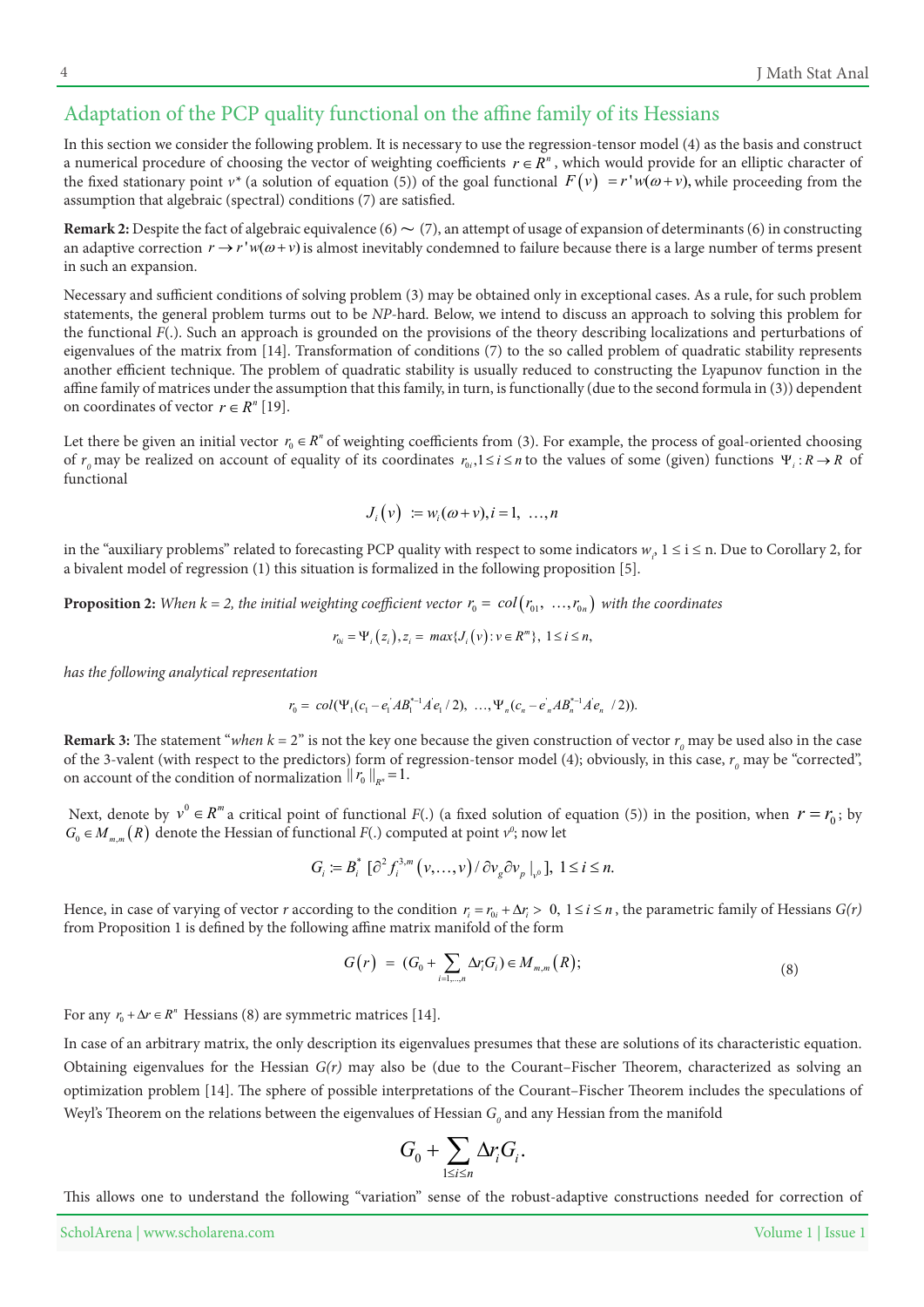$r \to r'w(\omega+\nu)$  [14]. On account of the constructions introduced above, the potential of robust-adaptive adjustment of functional which provides for satisfaction of inequality (7) at the critical point (in case of varying  $r \in R^{\pi}$ ), contains Proposition 3. A modification of Theorem 6.3.12 on account of Theorem 4.1.3, which takes account of symmetric structure of Hessians (8), is implied [14].

**Proposition 3:** Let  $\{(\lambda_p(r_0), x_p) : p = 1, ..., m\} \subset R \times R^m$  be eigenpairs of Hessian  $G_o$  and  $g_{pi} = x'_{p} G_{i} x_{p} / x_{p} ' x_{p}$ .

*Hence the characteristic numbers*  $\{\lambda_p(r): p=1, ..., m\} \subset R$  of Hessian  $G(r)$ , where  $r = r_0 + \Delta r$ , write

$$
\lambda_1(r) = \lambda_1(r_0) + \sum_{i=1,\dots,n} g_{1i} \Delta r_i + o(||\Delta r||_{R^n}),
$$
\n
$$
\lambda_m(r) = \lambda_m(r_0) + \sum_{i=1,\dots,n} g_{mi} \Delta r_i + o(||\Delta r||_{R^n}).
$$
\n(9)

System (9) gives the possibility to assess how sensitive the eigennumbers of Hessians (8) to variations of the weighting coefficients  $\Delta r_i$ ,  $1 \le i \le n$ , are. Obviously, this analysis is approximate (it is valid only for small  $|| \Delta r ||_{R^m}$ ; see also the formulas of the perturbation theory, what, on account of Corollary 1, is expressed in the following Corollary [16].

**Corollary 2:** If  $k = 2$ ,  $n = m$ ,  $\Lambda(r_0) = col(\lambda_1(r_0), ..., \lambda_m(r_0))$  is a vector of eigenvalues of Hessian matrix  $(r_{01}B_1^* + ... + r_{0m}B_m^*)$  and  $\{x_p\}_{p=1,...,m}$  are eigenvectors corresponding to them,  $\Lambda^*:=\; col(\lambda_1^*,..., \lambda_m^*)$  is the vector of characteristic numbers of Hessian G(r), *which are standard with respect to criterion (7),*  $\,B\coloneqq\,\left\lfloor b_{\scriptscriptstyle pi}\,\right\rfloor$  *is an m* $\times$ *m-matrix with elements* 

$$
b_{pi} = x'_{p} x_{p} / x'_{p} x_{p},
$$

Then for  $r = r_0 + \Delta r$  and  $r_{0i} + \Delta r_i > 0$ ,  $1 \le i \le m$ , where  $\Delta r = B^{-1}(\wedge^* - \wedge (r_0))$ , it is possible to expect that eigenvalues of  $G(r)$  are equal to standard ones  $\{\lambda_p^* : p = 1, ..., m\}$ .

**Remark 4:** Since system (9) is valid for a small value of  $\|\Delta r\|_{R^m}$  the following issue remains open. It is not clear whether the iteration process of the form

$$
r_j = (r_{j-1} + \Delta r_{j-1}) \in R^m, j = 1, 2, \dots
$$

Constructed due to Corollaries 1, 2 on account that

$$
\Delta r_{j-1} = B^{-1}(\wedge^* - \wedge (r_{j-1})),
$$

Converges, when the initial divergence  $\|\wedge^* - \wedge (r_0)\|_{R^m}$  is substantial or not. Obviously, due to structure of functional (3), it is *necessary to verify conditions*  $r_{ij} > 0$ *,*  $1 \le i \le m$  *on each iteration step "j" for the coordinate vector*  $r_j \in R^m$ *.* 

Now, while treating the situation in the context of Remark 4, consider the result of computing the upper estimate for the relative perturbation  $\|\Delta r\|_{_{R^m}}$  . Let  $\|.\|_{_M}$  be a matrix norm in  $M_{_{m,m}}(R)$  coordinated with  $\|.\|_{_{R^m}}$  , furthermore,  $\|E\|_{_M}$  = 1 ,

where  $E \in M_{m,m}(R)$  is a unit matrix; for example, the Frobenius matrix norm is [20].

$$
||D||_F = (m^{-1} \sum d_{ij}^2)^{1/2}, D = [d_{ij}] \in M_{m,m}(R),
$$

And the spectral (induced) matrix norm  $[20]$ .

$$
\|D\|_{S} := \sup\{\|Dx\|_{R^m}: x \in R^m, \|x\|_{R^m} = 1\} = \max_{1 \le i \le m} \lambda_i^{1/2}(D'D).
$$

Thus, when turning back to Corollary 2, we have (due to the prototype of system (9)):

$$
B\Delta r = \wedge^* - \wedge (r_0)
$$

With det B ≠ 0. Suppose, vector  $\wedge^* - \wedge (r_0)$  transforms into  $\wedge^* - \wedge (r_0) + \delta$  (in particular, at the expense of term  $o(||\Delta r||_{R^m})$  of system (9)) and matrix *B* transforms into  $B + D$ . In such a problem statement, the vector of adaptive adjustment  $\Delta r$  obtains (due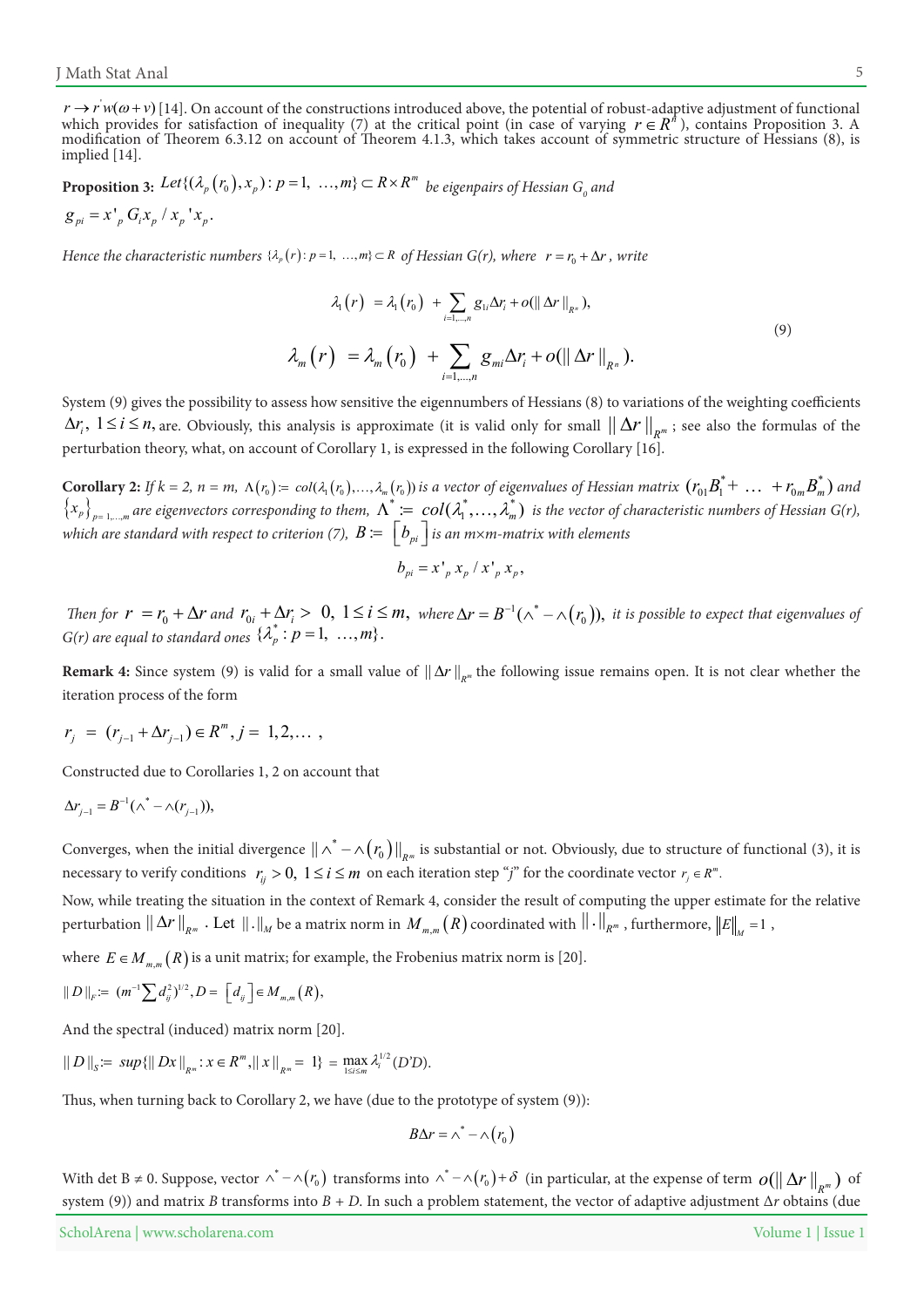to modification of Corollary 2) increment  $θ$ , and assumes the form  $Δr + θ$ , which satisfies the following linear algebraic equation:

$$
(B+D)(\Delta r+\theta) = \wedge^* - \wedge (r_0) + \delta.
$$

Obviously, vector  $\delta \in R^m$  and matrix  $D \in M_{m,m}(R)$  model perturbations of a "desired change" of the vector of eigen numbers  $\wedge^* - \wedge (r_0)$  , as well as the inaccuracy of parametric assessment of matrix B (note, if  $||D||_M ||B^{-1}||_M < 1$  , then  $||D||_M < ||B||_M$  [20, p. 197]).

Details of the approach to computing the upper estimate of relative perturbation  $\|\theta\|_{_{R^m}}$  /  $\|\Delta r\|_{_{R^m}}$  are formulated in Corollary 3 (technical details may be found in [20]

**Corollary 3:** Let (in addition to assumptions of Corollary 2)

$$
s\big(B\big)\!\coloneqq\!\parallel B\!\parallel_M\!\parallel B^{-1}\!\parallel_M
$$

Be a conventional number of matrixes B, where  $\|.\|_{_M}$  is the matrix norm equal to  $\|.\|_{_F}$  or  $\|.\|_{_S}$ . Hence the following analytical estimate *[20] valid is*

$$
\|\theta\|_{R^m} \|\Delta r\|_{R^m} \leq s\big(B\big)(1-s\big(B\big)\|D\|_M\|\|B\|_M\big)^{-1}(\|\delta\|_{R^m}\|\|N^*-\wedge (r_0)\|_{R^m}+\|D\|_M\|\|B\|_M).
$$

*If*  $|| \, . \, ||_M = || \, . \, ||_S$  and  $\lambda_1, \lambda_m$  are, respectively, the smallest eigenvalue B' and the largest eigenvalue B, then it is possible to assume that  $s(B) = (\lambda_m / \lambda_1)^{1/2}$  in the latter inequality.

**Remark 5:** The construction of the spectral conventional number  $s(B) = (\lambda_m / \lambda_1)^{1/2}$  (the conventional number obtained with the use of the spectral norm  $\|.\|_S$  ) is transparent due to equality  $s(B)$  =||  $B$  ||  $_s$  ||  $B^{-1}$  || $_s$  .

#### Conclusion

When the issues of mathematical modeling of complex physics-chemical objects and processes are discussed, the following technological procedure is normally implied: (i) natural differentiation between different aspects of a definitely given PCP (as an object of mathematical investigation), (ii) description of each of the aspects on the basis of one's own (normally, comparatively narrow and easily observable) group of mathematical assumptions, (iii) subsequent integration of the partial results obtained on account of proper specification, (iv) turning back to consideration of the complex (integrated) functioning of PCP.

Within the frames of above paradigm, the idea of the present paper presumes to develop the results of and to point to natural relationship existing between the problem of defining the domain of the matrix Hessian function values at the critical point of its goal functional of physics-mechanical quality (3) for the process of hardening metal coating, expressed by equation (1) and by vector r of weighting coefficients in (3), which reflect the "priority" between  $w_i$ ,  $1 \le i \le n$ , *i.e.* between the modeled tribological properties of PCP [5]. In this context, Proposition 1 and Corollary 1 show that, unlike that for the 3-valent  $(k = 3)$ , in the bivalent  $(k = 2)$  model of nonlinear regression of PCP, the Hessian  $G(r)$  is invariant with respect to the position of the critical point. In this case, both of the variants ( $2 = k = 3$ ) allow one to reveal the dependence  $r \rightarrow G(r)$  on the basis of the PCP model (1) identified in course of tribological tests with the aid of criterion (2).

Eigen values of the matrix are definitely the roots of its characteristic polynomial, so, the result of Proposition 3 is, in essence, based on the assumption that eigen values (7) are continuously r-dependent on the elements of Hessian matrix  $G(r)$  in the process of the ongoing parametric correction of the goal functional F from (3). Noteworthy, some part of information turns out to be lost, when we deal only with the characteristic polynomial, because there are many different matrices with the given characteristic polynomial. So, no wonder that stronger results obtained in modeling the Hessian's  $G(r)$  spectrum, in particular, Proposition 3 and Corollary 2, take account of the structure of matrix  $G(r)$ ; the latter assume some technical simplification, which follows from the assumption that any Hessian matrix is orthogonally similar to the real diagonal matrix [20].

Numerical methods of finding eigen values and eigen vectors represent one of the most important divisions of the general matrix theory. The present paper, considers analysis of vector  $\wedge^* - \wedge (r_0)$  and matrix B on account of Corollary 2, and does not touch any aspects of this complicated issue. Meanwhile, Corollary 3 suggests an upper estimate of the relative perturbation ∆r obtained via the estimate of relative perturbations  $\wedge^*-\wedge(r_0)$  , the estimate of  $B$  and the estimate of the conventional number  $s(B)$ . Note,  $s(B)$ participates in assessment in all the cases, independently whether the perturbations take place only in  $\wedge^*$   $\wedge$  ( $r_0$ ), only in B or in  $\wedge^* - \wedge (r_{\scriptscriptstyle 0}^*)$  and in *B* simultaneously.

In conclusion, let us discuss another approach related to adaptive correction of  $r \to r'w(\omega + v)$ , which is bound up with the usage of sufficient conditions of *robust stability* of matrix G(r) (what is also equivalent to conditions (6), (7)). In this context, a